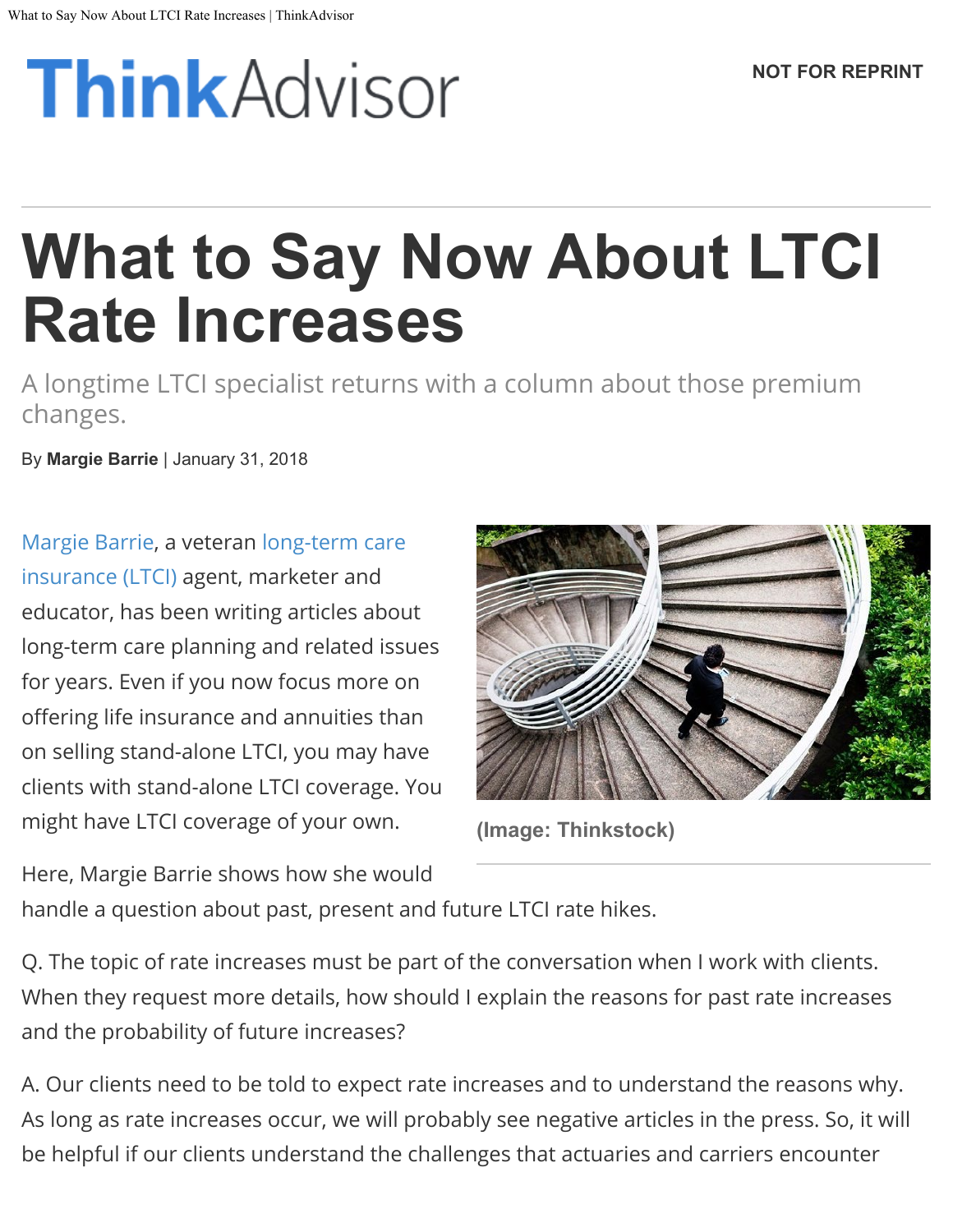What to Say Now About LTCI Rate Increases | ThinkAdvisor

when setting rates.

### (Related: [View: Consumers Who Can Buy LTCI Today, Should](http://www.thinkadvisor.com/2016/11/16/view-consumers-who-can-buy-ltci-today-should))

The information below is from several sources: first, from my own presentations both to clients and speaking at industry events, and second, I consulted with two other LTC planning veterans for their input — Gene Cutler at ACSIA Partners and Bob Staerk with LTC Global.

This article is divided into three parts: why the rate increases have occurred; why the rate increase situation should improve; and what to say about the future possibility of rate increases.

Why the Rate Increase Have Occurred

Compared to other kinds of insurance (ex. car, home, health), LTC insurance is relatively new. When products appeared on the market in 1980's, actuaries didn't have much reliable historical claims data for establishing rates. So, they made some assumptions. Some were correct, but some were not. And it was those that have resulted in the reasons for rate increases.

Particularly hard hit by rate increases are the books of business written before 1996 and prior years. Rate increases are occurring on older policies for the following reasons:

1. More people are keeping their policies than expected resulting in more benefits being paid.

When actuaries started pricing LTC policies, they based their calculations on the senior market of Medicare supplements. Therefore, LTC was initially priced based on the Medicare persistency rate of 93%. That means that 93% of the policy holders will keep their coverage and 7% will drop them. Carriers make more money when a person drops their coverage because they have received the premiums for a period of time but don't have to pay claims.

The problem occurred when the carriers realized that people really value this protection and don't drop their policies. Now LTC policies are being priced for almost 100% persistency.

#### 2. Length of claims.

Claims are lasting much longer than initially assumed. People are living longer as a result of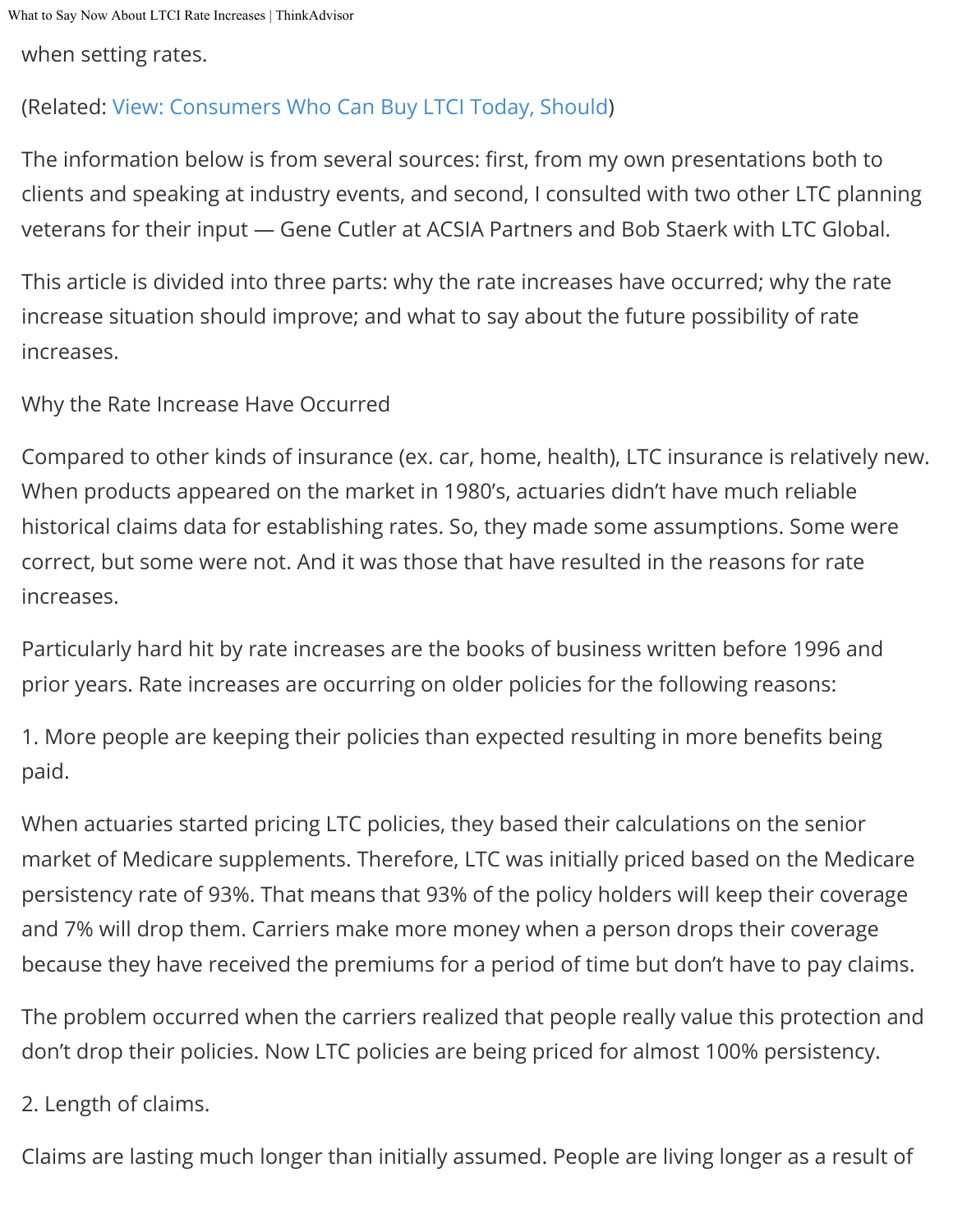healthier lifestyles and medical advances. And there has been an unanticipated surge in senile dementia and Alzheimer claims. For example, the average need for LTC for those with Alzheimer's is from six to eight years and can be as long as 20.

 $|2|$ 

(Image: Thinkstock)

One carrier reported that for one client with Alzheimer's, she paid several thousand dollars in premiums before needing LTC. They have now paid almost \$2 million in benefits.

3. The cost of 5% compound pricing and lifetime benefits.

Many of the policies seeking rate increases have these two benefits. The cost of sustaining these is higher than actuaries had initially anticipated.

4. NAIC accountability regulations.

In 2004, the National Association of Insurance Commissioners passed legislation penalizing actuaries and companies whose rate projections were substantially flawed. This resulted in a number of rate increases starting in 2005.

5. Low interest rates.

When many of the rates were calculated, interest rates were much higher. Insurers based their earnings on 7% on customer premiums, which are invested until needed to pay claims. Now it is an estimated 4.6% last year, according to the ratings firm A.M. Best Co.

#### 6. Where claims occur.

When these policies were first priced, consumers had two choices of where to receive care home or nursing homes. Then came the unanticipated growth of assisted living facilities. This has resulted in more claims being filed.

7. Unisex pricing for women.

Claims statistics indicate that many more women are using these policies than men and for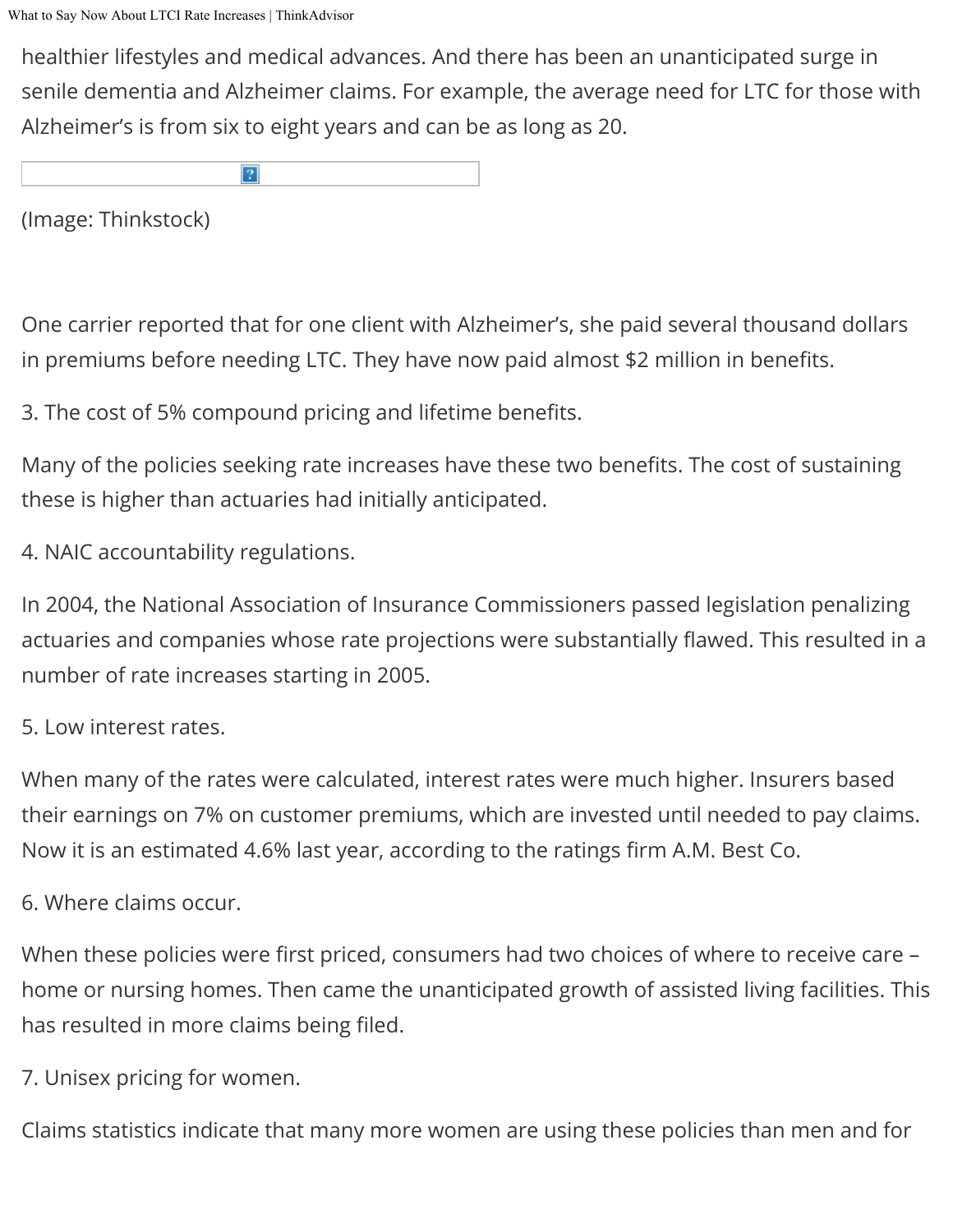much longer. However, for many years, the policies had unisex pricing. That changed in 2014 when most carriers moved to gender-based pricing. Premiums for female are now from 33% to 50% more than for men.

Why the Rate Increase Situation Should Improve

1. Policies priced in 2014 have only a 10% chance of a future rate increase, and such an increase would likely be about 10%, according to respected actuarial experts.

2. Assumptions in 2014 (compared with assumptions in 2000) were based on 16 times as much claims data.

3. We have 70 times as much claims data for the policies written 10 years ago and for clients who are now over age 80.

4. Today's policies are required to assume claims rates that are at least 10% higher than actually expected.

5. Better and more restrictive underwriting reduces the risk of rate increases.

What to Say About Future Possibility of Rate Increases

1. Expect rate increase. This is not like other kinds of insurance — such as auto, home owners or health — where you get frequent increases. However, you should expect some over the life of the policy.

2. The number of projected rate increases depends on your age when you take the policy. (Example: for a 65-year-old, I say to expect two or three increases.)

3. A rate increase must be approved by your state's department of insurance. Their approval is based on the actuarial claims data.

4. When a rate increase does occur, carriers offer "landing spots." That means they offer options to offset the premium increase. For example, reducing the inflation benefit from 5% to 2.9% or shortening the benefit period.

All of my older clients who have received rate increases understand and appreciate the coverage they purchased at much younger ages. Nobody has questioned the rate increase